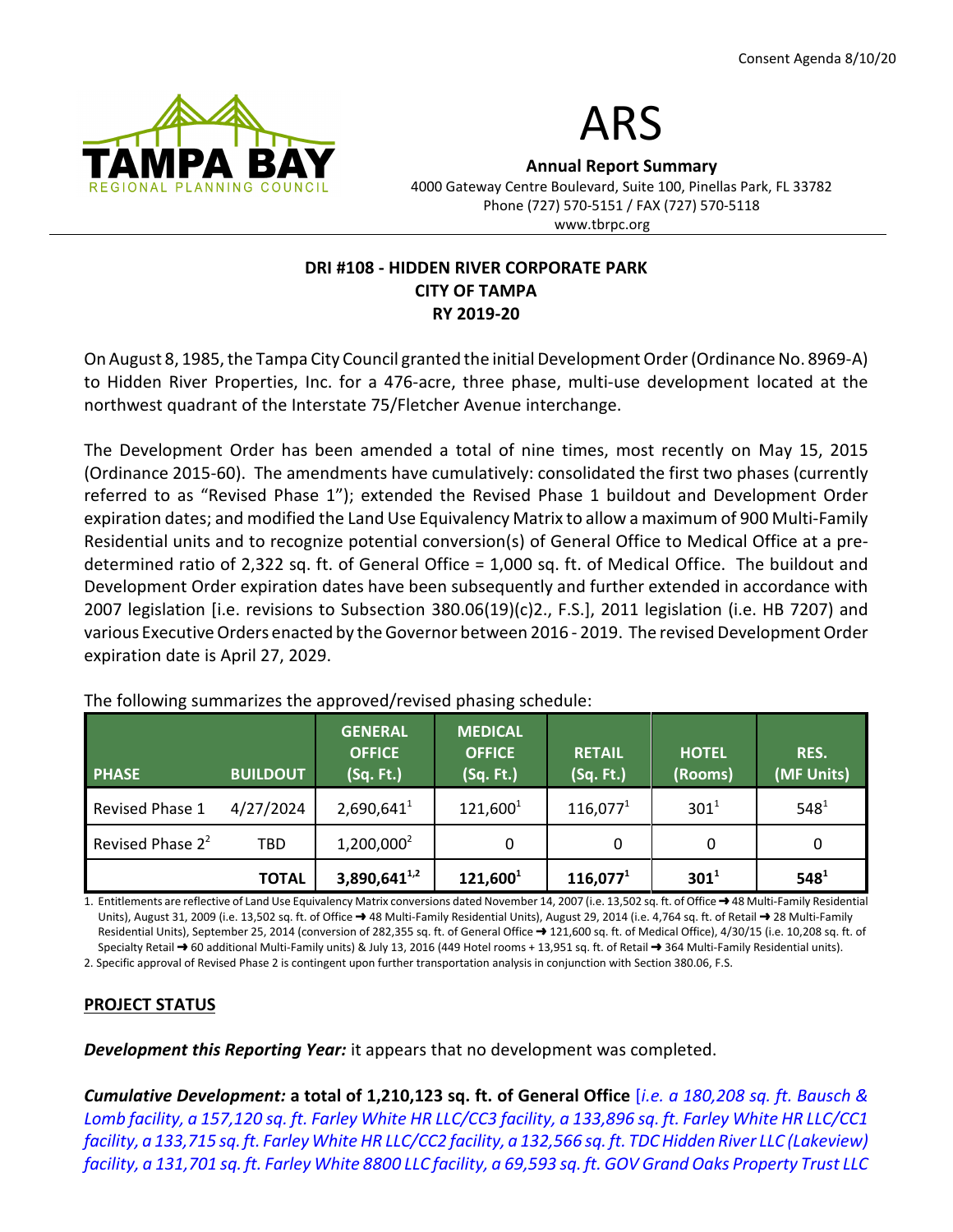facility (formerly Great Western), a 64,502 sq. ft. Fieldside Investors LLP/Walt Disney facility, a 62,166 sq. ft. Peak 10 Tampa 3.0 Datacenter LLC facility, a 62,163 sq. ft. TDC Palm Court LLC facility, a 44,148 sq. ft. BICSI facility, a 25,530 sq. ft. Rolianma LLC facility (Mediagistics), a 11,219 sq. ft. Office Suites Plus facility and a 1,596 sq. ft. Frontier Communications facility (formerly Verizon Florida Inc.)], 121,600 sq. ft. of Medical Office [VA Medical Center], 11,490 sq. ft. of Retail [i.e. 4,725 sq. ft. HD Fletcher LLC facility, a 1,300 sq. ft. Circle K/Shell Oil facility, a 2,025 sq. ft. MEG Corp./Dunkin Donuts facility & a 3,440 sq. ft. JN446, JN915 JN961/Wendy's restaurant facility], 301 Hotel rooms [i.e. 81-room "Courtyard by Marriott" & 220-room "Hampton Inn & Suites"] and 548 Multi-Family Residential units [i.e. 248 units known as "Club at Hidden River" and/or "Hidden River Townhomes" & 300 units known as "Hidden River Apartments"] have all been completed to date.

Projected Development: anticipated development activities have noty been identified.

# SUMMARY OF DEVELOPMENT ORDER CONDITIONS

- 1. The Developer last submitted the results of the 2019 assessments of "hourly traffic counts for a 24-hour period taken at all established access points from public right-of-way to the development site," consistent with Condition 4.B.6. The monitoring, conducted on June 24, 2019, had indicated that the project is generating 1,797 of the approved 2,429 external P.M. Peak Hour trips (73.98%). The Developer did not conduct traffic monitoring in 2020 due to the COVID-19 pandemic and it's corresponding impact on employment figures. As was reasonably assumed, any traffic monitoring results, if conducted, would certainly have been skewed. It is expected that the traffic monitoring program will resume in association with the RY 2020-21 Annual Report.
- 2. Condition 4.D.(1) requires the Developer to submit a Transportation Systems Management Plan prior to issuance of construction permits for development associated with Revised Phase 2. This requirement is not applicable at this time considering Phase 2 remains only conceptuallyapproved.
- 3. The Developer continues to acknowledge that the four transportation requirements, identified as Conditions 3.H.(i)(1) - (4) of Ordinance No. 2005-4, have all been completed to the acceptance of Hillsborough County and the City of Tampa, as may have been applicable.
- 4. If and when 200 EB left-turn trips in the A.M. Peak Hour (Inbound) or 125 SB Left-Turn trips in the P.M. Peak Hour (Outbound) are observed at the Fletcher Ave./Hidden River Pkwy. intersection through monitoring, the Developer shall conduct a traffic signal warrant study. If the Study reveals the need, the following four transportation improvements shall be completed at the Developer's expense, in accordance with Conditions  $3.(D)(c)(ii)(1) - (4)$  [of Ordinance No. 2005-4]:
	- ! EB Left-Turn lane and restripe for dual EB Left-Turn lanes at Hidden River Pkwy./Fletcher Ave. intersection;
	- ! SB Left-Turn lane at Hidden River Pkwy./Fletcher Ave. intersection, which could be accomplished through restriping;
	- Westbound Through lane from SB I-75 On-Ramp to Hidden River Parkway, yielding a continuous Right-Turn Lane; and
	- Provide signalization for new and additional turning movements.

Turning movements counts of the Fletcher Ave./Hidden River Pkwy. intersection were last conducted on June 4, 2019 and were included within the RY 2018-19 Annual Report. The results had revealed that 101 EB Left-Turns were recorded during the A.M. Peak Hour and 70 SB Left Turns during the P.M. Peak Hour, negating the need for a traffic signal warrant study at that time.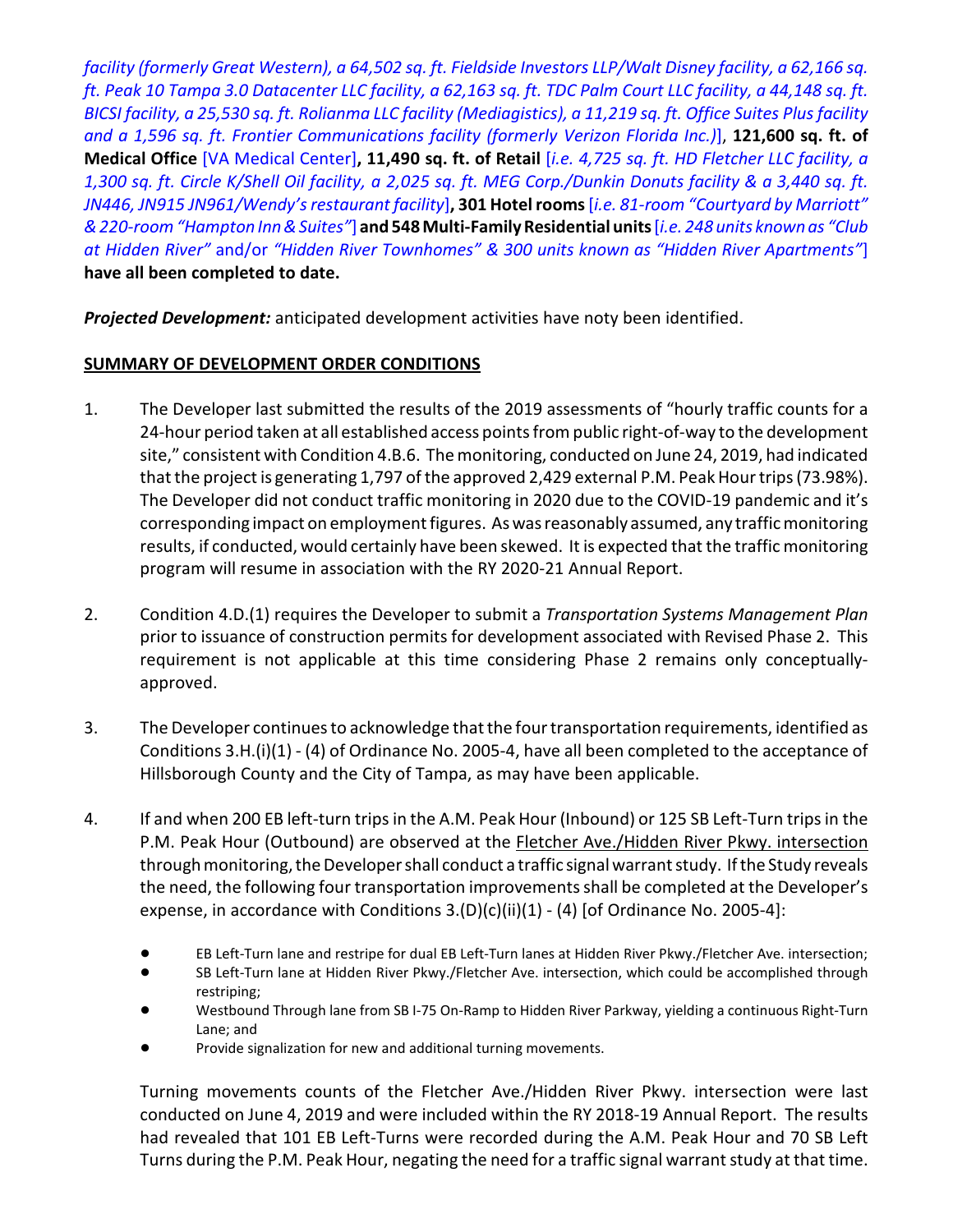Due to the COVID-19 pandemic and it's corresponding impact on employment figures, turning movement counts were additionally not collected in association with the RY 2019-20 Annual Report, as was appropriate. It is anticipated that an assessment of turning movement counts will be reconvened in association with the RY 2020-21 Annual Report.

- 5. Prior to the issuance of COs for any project with direct access to Parkedge Drive, following its connection to Hidden River Parkway, the Developer shall complete the following two transportation requirements identified as Conditions 3.(D)(c)(iii)(1)-(2) [of Ordinance No. 2005-4].
	- ! Construct SB Left-Turn lane on Parkedge Drive at the Parkedge Drive/Fletcher Ave. intersection. Improvement could be accommodated through restriping; and
	- ! Construct additional EB Left-Turn lane on Parkedge Drive at the Parkedge Drive/Fletcher Ave. intersection if the intersection is signalized. Improvement could be accommodated through restriping.

The Developer has previously indicated that the first improvement was previously satisfied through restriping and the second improvement is not applicable at this point since "this intersection does not require signalization as of this reporting date."

- 6. If 125 SB Left-Turns (Outbound) in the A.M. Peak-Hour or 200 EB Left Turns (Inbound) in the P.M. Peak Hour are observed at the Fletcher Ave./Parkedge Drive intersection through monitoring, the Developer shall conduct a traffic signal warrant study. If the study finds the need for a signal, the signal shall be installed and the following improvement shall be constructed, as identified in Condition 3.(D)(c)(iii)(3) [of Ordinance No. 2005-4]:
	- ! Add a third WB Through/Right-Turn lane from the I-75 ramp to the Fletcher Ave./Parkedge Drive intersection.

Turning movement counts of the Fletcher Ave./Parkedge Drive intersection were last conducted on May 23, 2019 (A.M. Peak Hour) & June 24, 2019 (P.M. Peak Hour) with results included within the RY 2018-19 Annual Report. The results revealed that 68 EB Left-Turns had been recorded in the A.M. Peak Hour and 50 SB Left Turns in the P.M. Peak Hour, negating the need for a traffic signal warrant study at this time. However, similar to previously referenced responses and was appropriate, turning movement counts were not collected in association with the RY 2019-20 Annual Report period due to the COVID-19 pandemic and it's corresponding impact on employment figures. It is anticipated that an assessment of turning movement counts will be reconvened during the next reporting period.

7. In accordance with Condition 3.(D)(c)(i)&(iv) [of Ordinance No. 2005-4], the Developer continues to acknowledge that a \$200,000 payment was made to the City of Tampa for Morris Bridge Road/Cross Creek Boulevard intersection improvements (August 11, 2006) and a \$49,000 payment was made to the Florida Department of Transportation for I-75 ramp signalization (December 28, 2006).